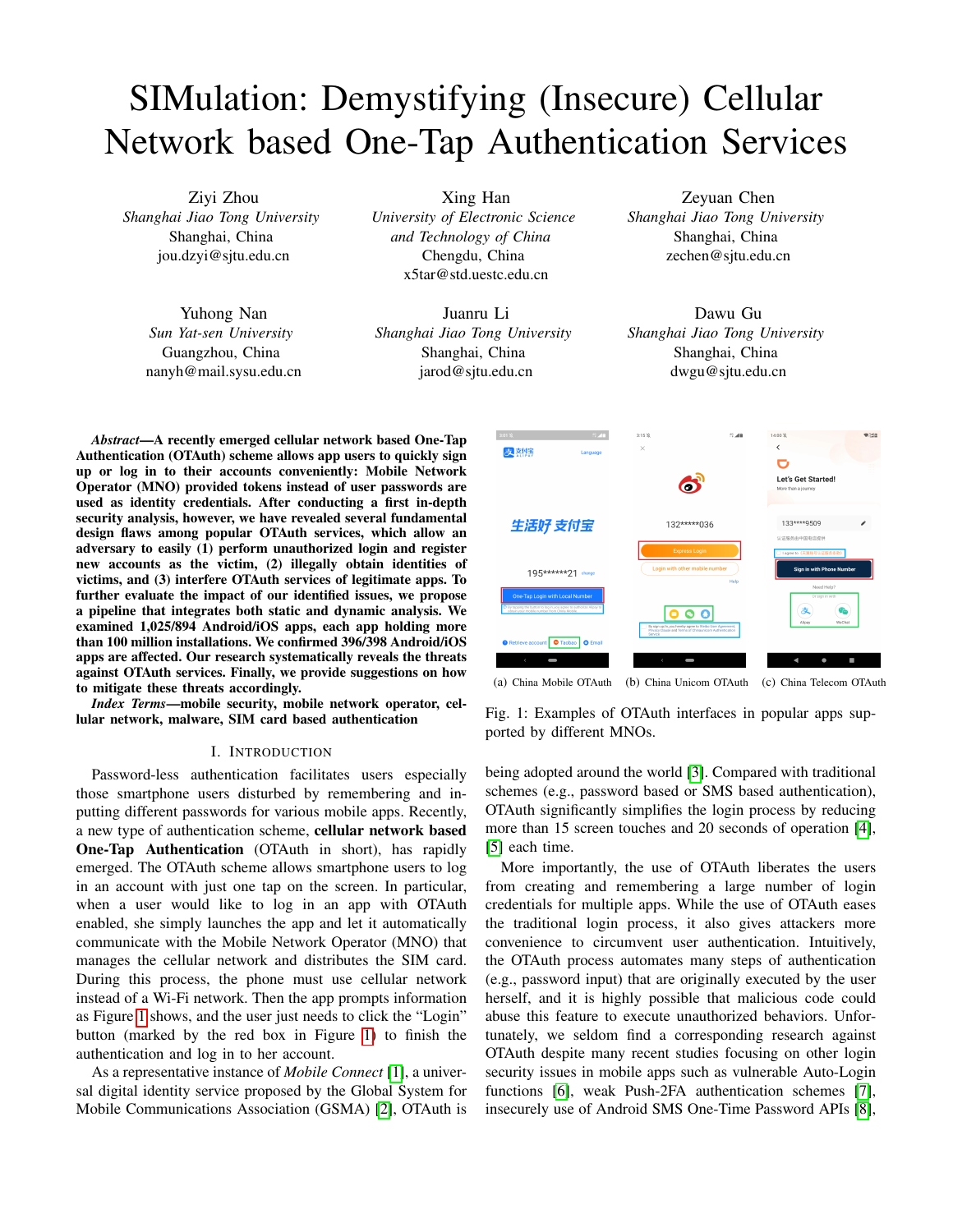and flawed MNO SIM swap services [\[9\]](#page-11-8). Therefore, an indepth security analysis of the underlying mechanisms in current OTAuth schemes are expected.

Our work. In this paper, we conducted the first comprehensive investigation against OTAuth schemes that are widely used by mobile apps. Particularly, as instances of this type of scheme, we focused on world's top 30 MNOs [\[10\]](#page-11-9) and investigated three OTAuth schemes supported by MNOs in mainland China, namely China Mobile, China Unicom, and China Telecom. These three MNOs have a total subscription of more than 1.6 billion [\[10\]](#page-11-9). We recovered the design and implementation details of them by reverse engineering apps with OTAuth functionality and inspecting the corresponding SDKs.

We abstracted the OTAuth schemes as a three-phase process and analyzed its design flaws. We proposed a new attack, called SIMULATION attack, which exploits a fundamental design flaw of OTAuth we identified: *During the authentication process, the remote (both MNO and app) servers could not identify which app starts the authentication if the apps are on the same smartphone.* In SIMULATION attack, an adversary could easily exploit this design flaw and bypass the authentication scheme. Our attack only requires a local malicious app without any privileged permission, or a malicious device that shares the cellular network of the victim smartphone (e.g., by connecting the Wi-Fi hotspot established by the victim smartphone). A successful SIMULATION attack directly leads to unauthorized login of various app accounts of the victim user, and in many cases could be abused to query user identities, register new accounts without user consent, and interfere OTAuth services of legitimate apps.

To fully understand the impact of SIMULATION attack, we conducted a large-scale measurement against 1,025 Android apps and 894 iOS apps, all of which are highly popular in the mobile app market. As of July 2021, each app holds more than 100 million installations. Among these top popular mobile apps, we identified 396 Android apps and 398 iOS apps were affected by SIMULATION attack. 18 of these affected apps have more than 100 million Monthly Active Users (MAU) and 230 of them have more than 1 million MAU in September  $2021^1$  $2021^1$  $2021^1$ .

In addition, our research identified a total number of 23 SDKs (including SDKs provided by MNOs, as well as thirdparty agents) that are affected by the SIMULATION attack. Combining the analysis results of SDKs and apps, we have also identified several additional implementation weaknesses that can bring security risks to the OTAuth scheme, such as insecure token usage, authorization without user consent, and plain-text storage of sensitive information (see Section [IV-D\)](#page-9-0). Lastly, we provide suggestions on how to mitigate such threats.

In a nutshell, this paper makes the following contributions:

• We uncovered several design and implementation flaws of a new mobile login scheme, OTAuth, which has a large usage and high popularity among real-world apps.

- Exploiting the flaws of OTAuth scheme, we designed several attacks in which an adversary can fully bypass the authentication and perform malicious actions to the target app.
- We performed a large-scale measurement to evaluate the impact of these threats. To achieve this, we proposed a pipeline that integrates both static and dynamic approaches for effectively detecting potential affected apps. Our results showed that a large portion of highly popular apps are vulnerable to the attacks (38.6% for Android and 44.5% for iOS, respectively).
- We discussed feasible modifications to enhance the security of the OTAuth scheme.

Ethical Considerations. The SIMULATION attack related experiments were conducted using phone numbers and app accounts of the authors, hence did not affect other users. We have informed three affected MNOs through CNCERT/CC<sup>[2](#page-1-1)</sup>, the authority for vulnerability coordination in mainland China. In the meantime, we provided solutions to help them fix related issues. CNCERT/CC has verified our findings and related vulnerabilities were documented under CNVD-2022-04497, CNVD-2022-04499, and CNVD-2022-05690. All of them are rated as high severity (scoring 8.3 out of 10 in CVSS 2.0).

# II. BACKGROUND

In this section, we introduce the background knowledge about One-Tap Authentication scheme, including its overview, the protocol design, as well as the ecosystem of its usage in mobile apps.

# *A. One-Tap Authentication (OTAuth) Scheme*

One-Tap Authentication is essentially a third-party-based authentication scheme supported by Mobile Network Operators, similar to other login options such as Single-Sign-On [\[13\]](#page-11-11). For an app that integrates this service, the user can log in to her app account with the *local phone number* of the device with just one click. Here, the *local phone number* specifically refers to the phone number that is bound to the SIM card on this mobile device. More specifically, as one of the login options, the app displays the *masked local phone number* of the device (e.g., "195\*\*\*\*\*\*21" in Figure [1\(a\)\)](#page-0-0). The user can opt to log in in this way, without typing any credentials (e.g., username and password), or manually choose to log in in other ways, such as by interacting with other apps marked by green boxes in Figure [1](#page-0-0) (similar to performing Single-Sign-On with Google or Facebook). If the *local phone number* is not associated with any account, in most cases, the app will automatically create a new account and bind it to this *local phone number*. Compared with other authentication schemes on mobile platform, such as Single-Sign-On [\[13\]](#page-11-11), or SMS One-Time-Password (OTP) [\[14\]](#page-11-12), OTAuth provides a much better user experience since it requires significantly less user interaction. More importantly, OTAuth scheme allows app

<span id="page-1-0"></span> $<sup>1</sup>$  According to the statistical results of IiMedia Polaris [\[11\]](#page-11-10).</sup>

<span id="page-1-1"></span><sup>2</sup> National Computer Network Emergency Response Technical Team/Coordination Center of China, the national CERT of China and responsible for handling severe cyber-security incidents [\[12\]](#page-11-13).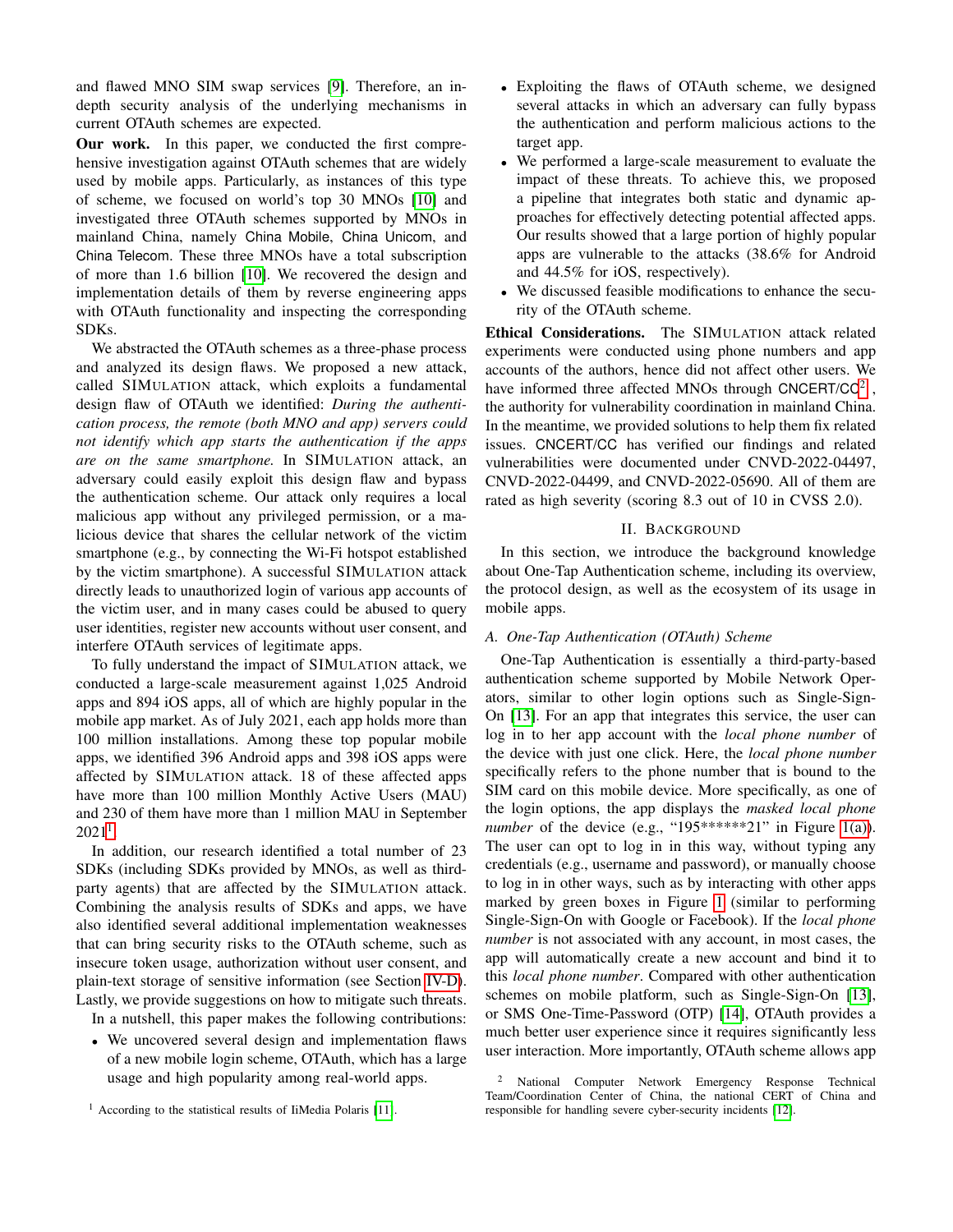<span id="page-2-0"></span>

Fig. 2: Key design of the OTAuth Scheme.

developers to pay less fee for user authentication [\[4\]](#page-11-3), [\[15\]](#page-11-14), [\[16\]](#page-11-15), which provides a strong motivation for developers to integrate this service.

Key design. The most unique part in this OTAuth scheme is that the *local phone number* is obtained neither through user input nor by requiring any system permissions (i.e., READ PHONE STATE or READ PHONE NUMBERS). Instead, the *local phone number* here is obtained based on the MNO's capability of recognizing phone number. The only requirement for this OTAuth scheme is (1) the app has introduced MNO's service, and (2) the smartphone has access to the cellular network.

Figure [2](#page-2-0) presents the high-level design of OTAuth services. Before the OTAuth procedure actually starts, the user's smartphone needs to interact with the MNO Core Network System to perform the Key Agreement procedure (AKA procedure) and the Security Mode Control procedure (SMC procedure) for authentication. The instances of such procedures may vary in different networks [\[17\]](#page-11-16)–[\[19\]](#page-11-17). After this, the user's smartphone and the MNO Core Network System have established a secure connection based on a shared root key [\[20\]](#page-11-18).

The OTAuth procedure begins right after the secure connection is established. First, the app on user's smartphone sends app-specific data to the MNO server through cellular network. Since MNO has the capability of recognizing phone number, the MNO's server can generate a token that is associated with this phone number, and transfer it back to the user's smartphone. Then, to perform authentication, the user's smartphone needs to send this token to the app server. The app server will forward this token to the MNO server in order to get the phone number related with this token. In this way, the app server can know the phone number of user's smartphone, and decide whether to allow its login or sign-up request.

## <span id="page-2-2"></span>*B. OTAuth Scheme Details*

Figure [3](#page-2-1) shows the protocol flow of the OTAuth scheme step-by-step. The whole process can be divided into three phases:

(1) Initialize. In this phase, the app first detects whether the runtime environment supports OTAuth. If this statement is true, it then tries to obtain the masked local phone number (not the full local phone number), in order to display it on the user interface (see Figure [1\)](#page-0-0).

Specifically, the user starts the OTAuth flow by tapping on the login (or sign-up) button (step 1.1), which actually sends an OTAuth request to the app. After receiving the user's request, the app calls a specific API of the MNO SDK (e.g, the API *loginAuth* in the SDK of China Mobile), together with *appId* and *appKey* as the parameters (step 1.2). Here, both *appId* and *appKey* are exclusive to a specific app, which is pre-assigned to

<span id="page-2-1"></span>

Fig. 3: The protocol flow of OTAuth based on MNO's SDK.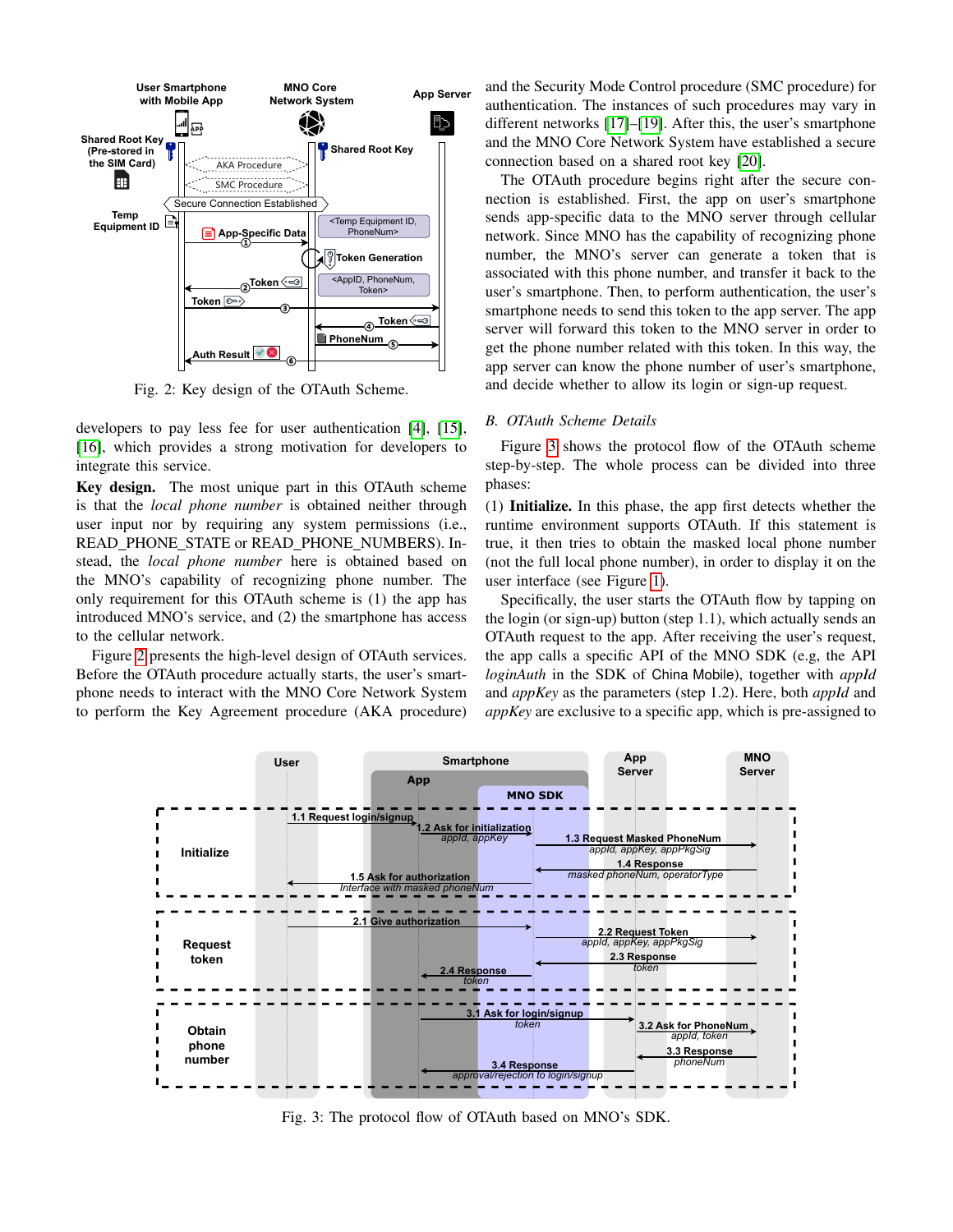<span id="page-3-0"></span>TABLE I: Cellular network based mobile OTAuth services worldwide (ranked by MNO's total number of subscriptions)

| <b>Product / Service*</b>       | <b>MNO</b>              | <b>Country / Region</b> | <b>Business Scenario</b>                                     |
|---------------------------------|-------------------------|-------------------------|--------------------------------------------------------------|
| Number Identification [21]      | China Mobile            | Mainland China          | Login, Registration                                          |
| unPassword Identification [22]  | China Telecom           | Mainland China          | Login, Registration                                          |
| Number Identification [23]      | China Unicom            | Mainland China          | $\overline{\text{Log}}$ in, Registration                     |
| Operator Attribute Service [24] | Vodafone, O2, Three     | UK                      | Identity verification                                        |
| Mobile Connect [25]             | América Móvil           | Mexico                  | Login, Registration                                          |
| Mobile Connect [1]              | Telefónica Spain        | Spain                   | Login, Registration                                          |
| ZenKey $[26]$                   | AT&T, T-Mobile, Verizon | America                 | Login, Registration                                          |
| Fast Login [27]                 | <b>Turkcell</b>         | Turkey                  | Login                                                        |
| Mobile Connect [28]             | Mobilink                | Pakistan                | Login, Registration                                          |
| PASS [29], [30]                 | SKT, KT, LG Uplus       | South Korea             | Payment<br>Identity verification                             |
| T-Authorization [31]            | <b>SKT</b>              | South Korea             | Login, Registration<br>Money transfer / Payment verification |
| Ipification-HK [32]             | 3 Hong Kong             | Hongkong China          | Login, Registration                                          |
| Ipification-Cambodia [33]       | Metfone                 | Cambodia                | Login, Registration                                          |

<sup>∗</sup> This table demonstrates the prevalence of mobile OTAuth services worldwide but does not imply all of them are vulnerable. In our research, we only confirmed the first three services [\[21\]](#page-11-19)–[\[23\]](#page-11-21) in mainland China are vulnerable for the SIMULATION attack. As of Mar 2022, we have got confirmation from the ZenKey experts, who told us that ZenKey for AT&T is not subject to this vulnerability as its authentication flow is different.

app developers by the MNO SDK vendor. The MNO SDK then collects the fingerprint of the signing certificate [\[34\]](#page-11-32) inside its hosted app (i.e., *appPkgSig*), through the API *getPackageInfo* and sends it to the MNO server, together with the *appId* and *appKey* (step 1.3).

Since MNO has the capability of recognizing phone number, the MNO server already knows the phone number (i.e., *phoneNum*) after receiving the request data. Thus, after confirming that the *appId*, *appKey* and *appPkgSig* are legitimate, the MNO server returns the *user's masked phoneNum* to the MNO SDK, together with the *operatorType* (e.g., *CM* for China Mobile, *CU* for China Unicom, *CT* for China Telecom) to facilitate the app's display (step 1.4). Lastly, the MNO SDK pulls up an interface (like the ones shown in Figure [1\)](#page-0-0) and asks for user's authorization (step 1.5). Here, the authorization refers to whether the user allows the app to obtain the *phoneNum*.

(2) Request token. In this phase, the app client obtains a *token*, which is associated with the *appId*, *appKey* and the *phoneNum*. With this token, the app server can learn the *phoneNum* in the next phase. If the user approves the obtainment of local phone number (step 2.1), MNO's SDK will send the *appId*, *appKey* and *appPkgSig* to the MNO server through cellular network again, in request for the *token* (step 2.2). After the *appId*, *appKey* and *appPkgSig* get verified, the MNO server will generate a *token* and send it back in response (step 2.3 and 2.4).

(3) Obtain phone number. In this phase, the app server will obtain the user's *phoneNum* and decide whether to approve the user's login or sign-up request based on this. First, the app client will send the *token* to the app server in request for login or sign-up (step 3.1). After receiving the *token*, the app server will send it to MNO server in exchange for the *phoneNum* (step 3.2). After confirming that the app server's IP is legitimate (i.e., has been filed) and that the *token* and *appId* are corresponding, the MNO server will respond the *phoneNum* to the app server (step 3.3). Based on the *phoneNum*, the app server can decide whether to approve or reject the app client's request (step 3.4).

#### *C. OTAuth Ecosystem in Mobile Apps*

Given the huge convenience of OTAuth schemes, many popular mobile apps have fully integrated this service. Some of them even set OTAuth login as the default login option. Based on a recent report from China Mobile (the largest MNO in China) [\[35\]](#page-11-33), as of October 2021, its OTAuth service has been called more than 1.69 trillion times.

There are two ways for an app to introduce MNO's service. The app can either integrate the SDK developed by MNO, or integrate a third-party SDK that includes functions of all MNOs' SDKs. In mainland China, there are three MNOs: China Mobile, China Unicom, and China Telecom. Note that SDKs of all the three MNOs support authenticating through an arbitrary operator. For example, an app could utilize the SDK developed by China Mobile to seamlessly supports OTAuth services of the other two MNOs (e.g., China Unicom) as well.

Other than the official SDKs made by MNOs, there are various third-party SDKs that support OTAuth as well. These SDKs typically integrate MNO's SDKs and provide easierto-use APIs for app developers to integrate. Such SDKs also include other authentication functions as a syndicator, such as authentication based on SMS One-Time-Password.

#### *D. Scope of Our Study*

In this paper, we focus on the OTAuth scheme. Particularly, as instances of this authentication scheme, our research looked into the OTAuth services provided by all the three MNOs in mainland China. Table [I](#page-3-0) presents a list of OTAuth services we have found in different countries and regions. While there are similar OTAuth services in other countries and regions, they are not included in this study, due to the following reasons. Firstly, due to locality constrain, it is difficult for us to obtain the real SIM cards and perform the testing for OTAuth services in other regions. Secondly, unlike the OTAuth services deployed in mainland China, the OTAuth services provided in some other countries have not yet been widely deployed by app developers [\[3\]](#page-11-2). We envisioned our analysis and findings could bring insights for securing similar OTAuth services in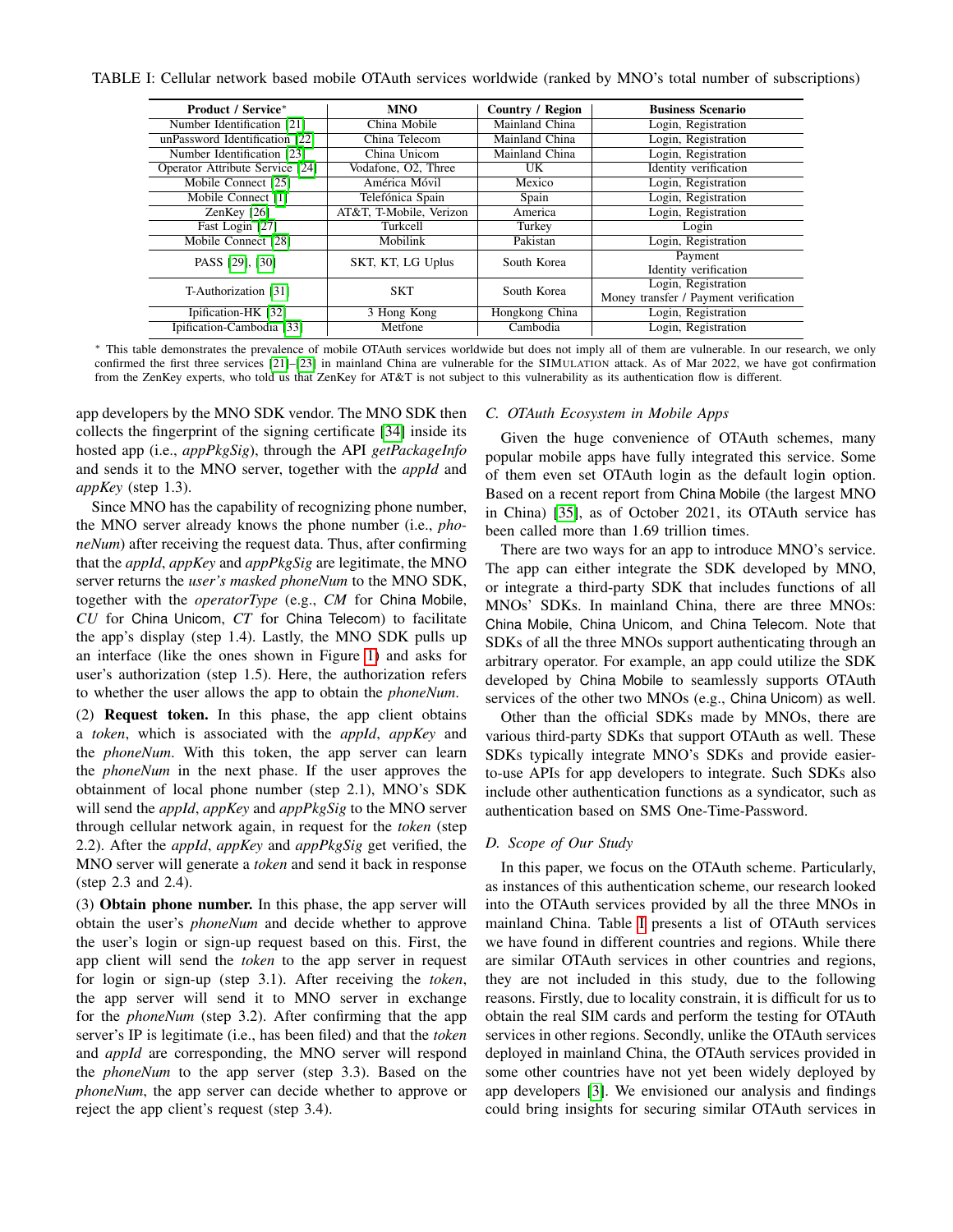other countries and regions. For example, our preliminary investigation showed that the Fast Login [\[27\]](#page-11-25) developed by Turkcell (the largest MNO in Turkey) is similar to the OTAuth schemes of three MNOs in mainland China.

In addition, previous works [\[36\]](#page-11-34) have discussed related issues under quite different assumptions (e.g., assuming the attacker has physical access to the victim's SIM card and can perform side-channel power analysis) and these problems do not belong to the scope of the SIMULATION attack we proposed.

## III. EXPLOITING OTAUTH SCHEMES

<span id="page-4-0"></span>In this section, we show how to perform a SIMULATION attack by exploiting a critical design flaw in such OTAuth schemes. We first illustrate our attack model. Then, we present the core idea of the attack as well as its implementation details.

#### *A. Attack Model*

We assume the adversary can perform the attack under either of the following two scenarios (shown in Figure [5\)](#page-5-0). In the first scenario, we assume the attacker can install an innocent looking malicious app to the victim device. Here, the malicious app does not need to require any sensitive permissions other than the INTERNET permission. Note that since the INTERNET permission is widely used by a large portion of normal apps for app-server communication nowadays, this permission can be easily obtained from the victim user. This assumption is aligned with many previous works that perform attacks on mobile platforms [\[7\]](#page-11-6), [\[8\]](#page-11-7). In the second scenario, we assume the attacker is within the same network as the victim's device. This typically happens when the adversary connects to the hotspot shared by the victim's device. We consider this scenario is more likely to happen in an attack that targets a specific individual. For example, the adversary is a colleague of the target victim in the same company, and the adversary aims at logging in to the victim's account and stealing sensitive information.

The key point here for the above two scenarios is that we assume the adversary can perform her actions under the same cellular network IP address as the victim, for communicating with the MNO server (see section [III-D](#page-5-1) for more details).

In the meantime, we assume that the victim is under the legitimate usage scenario of OTAuth provided by MNOs. Specifically, there is a SIM card on the victim's smartphone and the Mobile Data switch has been turned on. Note that since the OTAuth scheme only takes the cellar network as the authentication channel, our attack can succeed regardless of whether the victim phone's WLAN switch has been turned on.

# *B. Attack Overview*

Our research identified that, due to a fundamental design flaw in the OTAuth scheme, the MNO server cannot effectively validate whether the authentication request is sent from a legitimate client or a malicious one. Therefore, under certain scenarios, an attacker can easily obtain the authentication token that is associated with the victim's phone number. With this token, the attacker can log in to the victim's account on the attacker's own smartphone.

Root cause. The root cause of the flaw is the app's incapability of securely using mobile device identity. The operating system does not participate in the design architecture of OTAuth. Such a flawed design makes the MNO server unable to distinguish different apps on the same device, which makes the SIMULATION attack possible.

As mentioned earlier in Section [II-B,](#page-2-2) the MNO server verifies the app client via three factors, namely, the *appId*, *appKey* and *appPkgSig*. Unfortunately, all such information are not confidential and can be easily obtained by an attacker. From the MNO server's perspective, there is *no way* to effectively identify whether the one requesting *token* is indeed a legitimate one. More specifically, if the attacker makes the authentication request under the same network environment (i.e., via a malicious app on the victim device, or connecting to the victim's hotspot), the MNO server will always return the valid token since the authentication factors it received are indeed correct.

Impacts. Exploiting this design flaw, the attacker can bypass the app's authentication and log in to the victim's account. In other words, the attacker can remotely log in to the victim's account through an app client (on her own device) and continue to perform malicious actions. When the victim's phone number is not bound to any account, the attacker can register new accounts on behalf of the victim. In addition, the attacker can also easily obtain the victim's phone number (e.g., log in a specific app that displays the phone number on the app's user-profile page).

#### *C. Attack Details*

We divide the whole attack process into three phases, as de-scribed in Figure [4.](#page-5-2) Here, the  $appId$ ,  $appKey$  and  $appPkgSig$ are specific to the affected victim app;  $phoneNum_A$  and  $phoneNum<sub>V</sub>$  refer to the attacker's local phone number and the victim's local phone number, respectively;  $token_A$  and  $token_V$  refer to the valid *token* distributed to the attacker and the victim by the MNO server, respectively.

(1) Token stealing phase. In this phase, the attacker launches the malicious app to obtain a  $token_V$ . Specifically, the attacker "simulates" the behavior of the MNO SDK and sends the appId, appKey, and appPkg $Sig$  to the MNO server (step 1.1 and 1.3). As mentioned earlier, these three pieces of data are not confidential and can be obtained through various ways in advance. For example, many app developers hard-code the  $appId$  and  $appKey$  in the source code of their distributed apps, which can be trivially recovered via reverse engineering. The  $appPkgSig$  can be obtained by Keytool [\[37\]](#page-11-35) when the app (i.e., the APK file) is given. In addition, the attacker can also intercept the network traffic of the legitimate OTAuth scheme (e.g., on her own device) and obtain these information. (2) Legitimate initialization phase. In this phase, the attacker performs the normal OTAuth process of the victim app on her own smartphone (step 2.1 to 2.7). This is because the attacker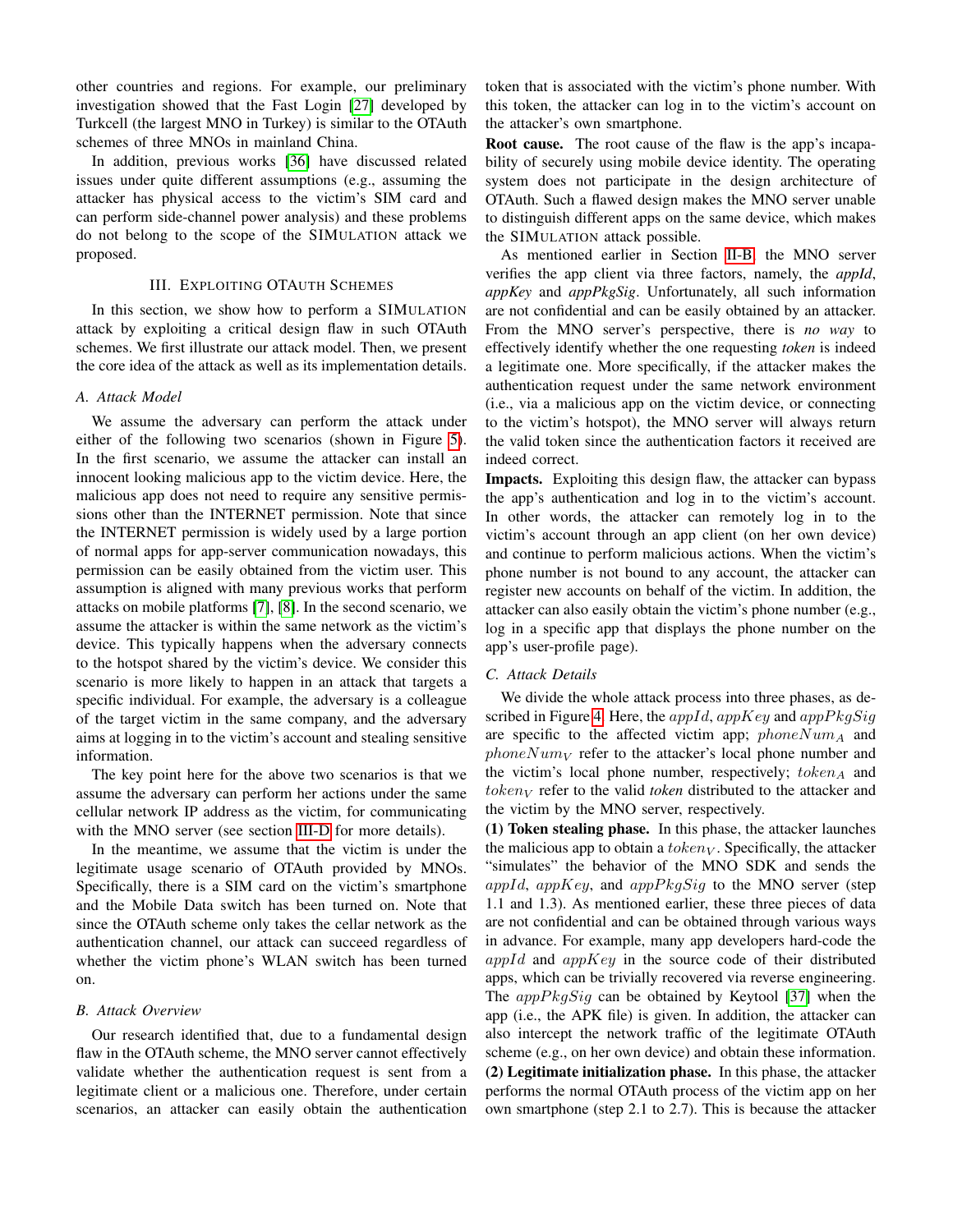<span id="page-5-2"></span>

Fig. 4: The attack model against OTAuth scheme.

needs to launch a legitimate app client to communicate with the victim app's back-end server for her (future) unauthorized login. Note that, since the operations in this stage are performed entirely on the attacker's smartphone, the attacker has complete control over the entire process. Therefore, the attacker has the ability to initialize the authentication, and in the meantime, prevent the app client from sending  $token_A$ to the app's back-end server. More specifically, the attacker can use the hooking technique [\[38\]](#page-11-36) to intercept and block the legitimate authentication process. The  $token_A$  will be further replaced by  $token_V$  for the upcoming authentication scheme. (3) Token replacement phase. In this phase, the attacker bypasses the authentication of the app's backend server by replacing the token<sub>A</sub> with the previously obtained token<sub>V</sub> (step 3.1 and 3.2). Since the  $token_V$  is a valid token associated with the *appId* (exclusive to **victim app**) and the *phoneNum<sub>V</sub>*, the

app's back-end server will get the  $phoneNum_V$  when it tries to exchange the received  $token_V$  for a phone number (step 3.3 and 3.4). In this case, the app's backend server mistakenly treats the attacker as the holder of the  $phoneNum_V$  and approves the login (sign-up) request on the attacker's device.

#### <span id="page-5-1"></span>*D. Attack Implementation*

Attack via a malicious app. The overall process of this type of attack is shown in Figure [5\(a\).](#page-5-3) In this attack, with the installed malicious app, the attacker can obtain the victim's token by sending app-specific data through the victim's mobile network. As an instance of this attack, we take Alipay [\[39\]](#page-11-37), one of the most popular payment app that has more than 1.2 billion users worldwide [\[40\]](#page-11-38), as the target app for exploitation. We implemented the malicious app and hard-coded the *appId*,*appKey* and *appPkgSig* of Alipay in it. We uploaded the malicious app to VirusTotal [\[41\]](#page-11-39) on August 12 in 2021 and VirusTotal reported that "No security vendors flagged this file as malicious". To perform the attack, we installed the malicious app on a non-rooted Redmi K30 Ultra phone (as the victim's device) with Android 10 OS. The app installation process does not trigger any security alert by the system. The entire token

<span id="page-5-3"></span><span id="page-5-0"></span>

(a) Attack via a malicious app.

<span id="page-5-4"></span>(b) Attack by connecting to victim's hotspot.

Fig. 5: Two attack scenarios against OTAuth scheme implemented by our research.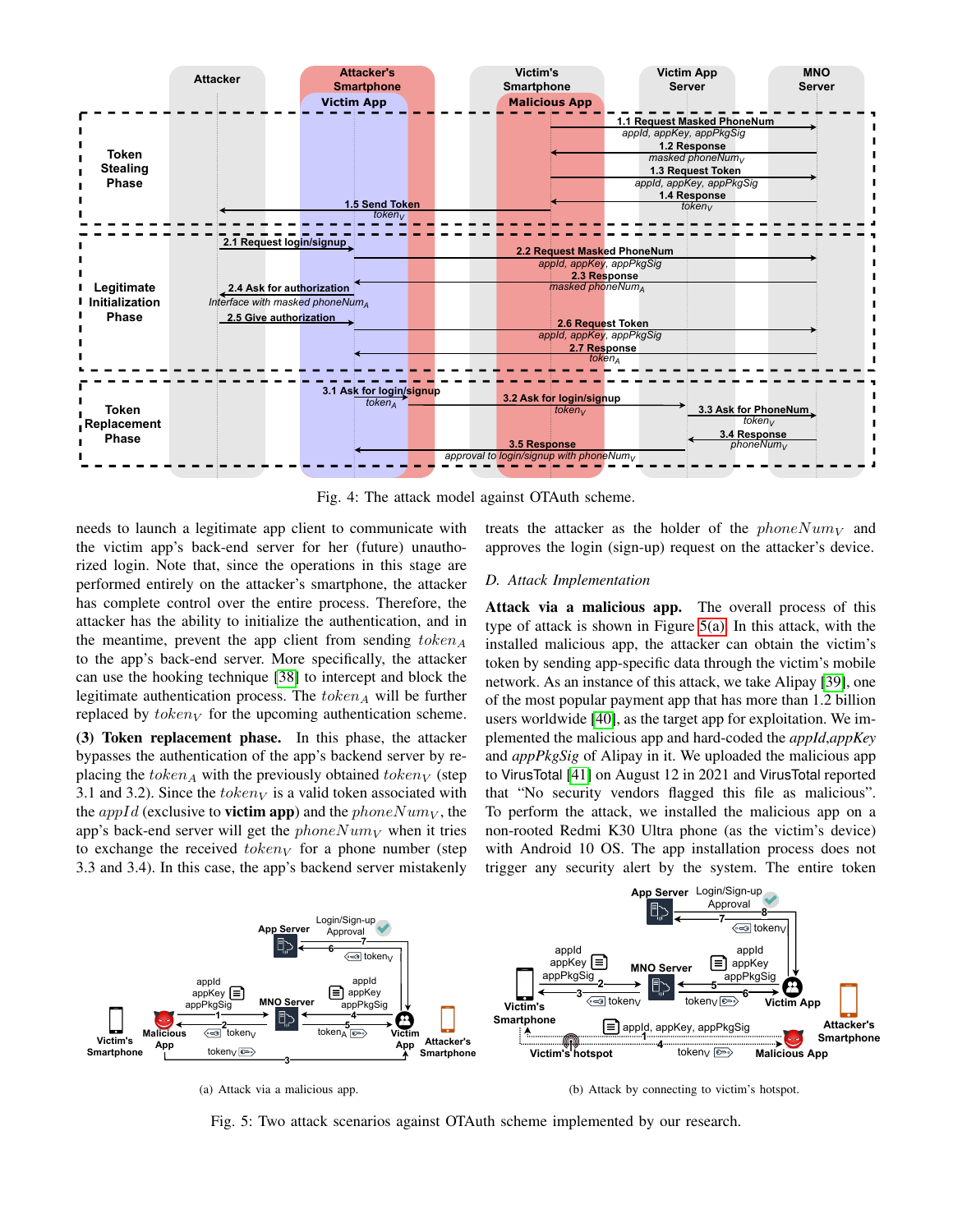obtainment process does not require any interaction from the victim user, and will not cause any detectable phenomena (e.g., popping up permission requests or risk warnings). Lastly, we complete the attack by hooking and replacing the token sent by a genuine app on the attacker's device (tampering with the app). The demo video of this attack is presented in [https://simulation.code-analysis.org.](https://simulation.code-analysis.org)

Attack by connecting to the victim's hotspot. The main process of attacking through hotspot connection is very similar to the previous attack we have presented, as shown in Figure [5\(b\).](#page-5-4) In this scenario, we assume that the attacker can connect his own smartphone to the mobile hotspot of the victim's mobile phone. Thus, the attacker can send app-specific data to the MNO server through victim's cellular network. The attacker follows the same subsequent steps as the previous attack, and can successfully bypass the authentication scheme on the attack device side.

Note that in this attack, the OTAuth SDK checks the network status of the smartphone (e.g., checks the Operator Type of the device) and may expose that the attacker's device has a different cellular network status as the victim. However, this check can be easily bypassed since the attacker has full control over the system of the attacker's device. More specifically, since this check is implemented by the SDK through specific methods (e.g., *android.net.Connectivity-Manager.getActiveNetworkInfo*, *android.telephony.Telephony-Manager.getSimOperator*), we overloaded the corresponding methods to explicitly return true statements every time the check is performed. A demo video of this type of attack against the Sina Weibo app [\[42\]](#page-11-40) (the most popular microblogging app in China, similar to Twitter) is also posted online ( [https://simulation.code-analysis.org\)](https://simulation.code-analysis.org).

#### IV. LARGE-SCALE MEASUREMENT STUDY

To better understand how real-world apps are affected by the issues identified above, we perform a large-scale measurement over a set of popular Android and iOS apps. Our results show a large portion of highly popular apps confirmed to be vulnerable due to the integration of such OTAuth Scheme.

#### *A. Dataset*

Our final dataset includes a total number of 1,025 Android apps and 894 iOS apps. These apps were downloaded between July 19, 2021 and November 20, 2021. As most app stores explicitly prohibit any form of automated app info collection [\[43\]](#page-11-41) [\[44\]](#page-11-42), we referred to Qimai Data [\[45\]](#page-11-43), a thirdparty mobile app data analysis platform to help label the most popular apps.

Android app set. To build the Android app set, we first identified an app list containing 15,668 apps based on the 17 unique app categories provided by Huawei App Store [\[46\]](#page-11-44) (i.e., top 1,000 apps for each category). Further, based on the download statistics collected from Qimai Data, we selected all those apps with more than 100 million downloads. Note that users in mainland China rarely use Google Play as their source for app downloading, and Huawei App Store is one of the most popular markets instead. As a result, apps collected from this source can represent well the prevalence of OTAuth SDK usage in Chinese markets. We consider such a dataset can sufficiently cover a wide range of highly popular app across different categories.

iOS app set. Since Apple does not reveal the number of downloads for each app in its App Store [\[47\]](#page-11-45), we collected iOS apps by referring to our Android app set. The correspondence between the Android and iOS versions of an app is provided by Qimai Data [\[45\]](#page-11-43). We used a jailbroken iPhone 7 plus (with iOS 13.4.1) to manually install the corresponding apps and dumped their binary executables using flexdecrypt [\[48\]](#page-11-46). In this way, we finally collected 894 iOS apps corresponding to our Android app set. Note that since not every Android app in our data set has an iOS counterpart, the total number of apps in this dataset is not identical to the Android app set.

# *B. Measurement Approach*

<span id="page-6-0"></span>TABLE II: API signatures collected from the three MNO OTAuth SDKs

|         | <b>MNO</b>      | <b>API</b> signature                                      |
|---------|-----------------|-----------------------------------------------------------|
|         | <b>CM</b>       | com.cmic.sso.sdk.auth.AuthnHelper                         |
| Android | <b>CU</b>       | com.unicom.xiaowo.account.shield.UniAccountHelper         |
|         |                 | com.unicom.xiaowo.account.shieldjy.UniAccountHelper       |
|         | CT <sup>-</sup> | cn.com.chinatelecom.account.sdk.CtAuth                    |
|         |                 | cn.com.chinatelecom.account.api.CtAuth                    |
|         |                 | cn.com.chinatelecom.gateway.lib.CtAuth                    |
|         |                 | cn.com.chinatelecom.account.lib.auth.CtAuth               |
| SO.     | <b>CM</b>       | "https://wap.cmpassport.com/resources/html/contract.html" |
|         | <b>CU</b>       | "https://opencloud.wostore.cn/authz/resource/html         |
|         |                 | /disclaimer.html?fromsdk=true"                            |
|         | CЛ              | "https://e.189.cn/sdk/agreement/detail.do"                |

"CM", "CU", and "CT" refer to China Mobile, China Unicom, and China Telecom respectively.

Challenges in automatic detection. To identify those vulnerable apps in our Android app set, a naive approach could be statically checking whether there are certain MNO SDK signatures in the decompiled app code. For example, such signatures could be a unique string that contains the package name and class name in the SDK. However, our preliminary analysis showed this mechanism is far from satisfying. Specifically, using the signatures collected from the three MNO OTAuth SDKs (see the list presented in Table [II\)](#page-6-0), we only located 271 out of 1,025 (around 26%) apps from our Android app set, a much lower percentage than what we observed. Our further manual inspection showed there are a number of reasons causing such a low coverage rate.

- Code obfuscation and app packing. A large number of apps integrate anti-reverse engineering techniques such as code obfuscation (e.g., ProGuard [\[49\]](#page-11-47)) and app packing [\[50\]](#page-11-48), [\[51\]](#page-12-0) for intellectual property protection. Both of these mechanisms may cause false negatives during SDK signature detection.
- Third-party SDKs without MNO SDK signatures. It is also possible that some third-party SDKs implement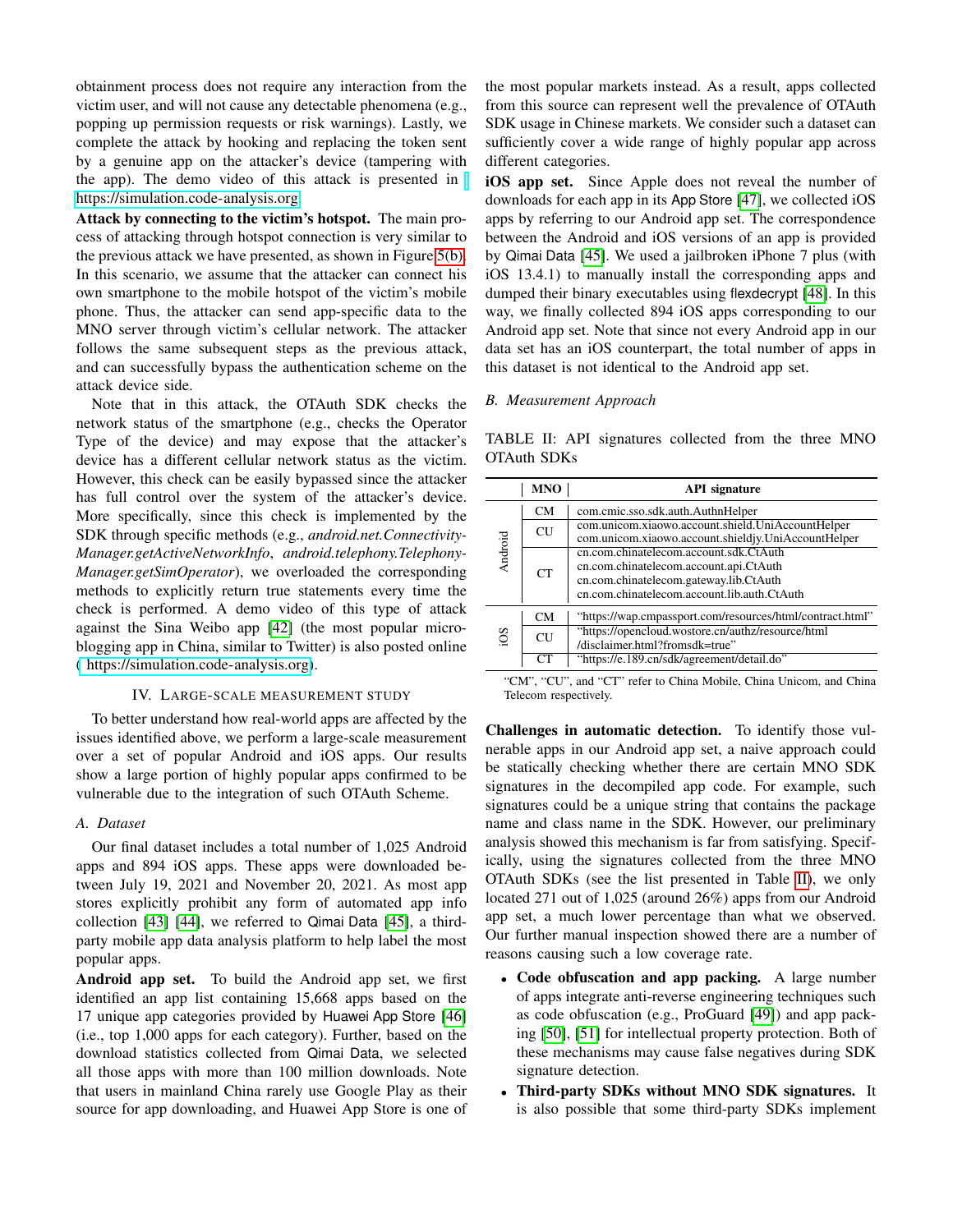<span id="page-7-0"></span>

Fig. 6: Overview of our analysis pipeline for identifying potentially vulnerable apps.

their own app-level logic for service integration, instead of directly including the MNO OTAuth SDKs. For example, for third-party SDKs like U-Verify [\[52\]](#page-12-1), while they indeed integrate the MNO OTAuth services, we did not find any relevant code of MNO OTAuth SDKs from their decompiled code.

Given the challenges above, in our research, we employ a mix of static and dynamic analysis mechanisms to more effectively locate those apps that are vulnerable to SIMULATION attack. Figure [6](#page-7-0) shows the overall pipeline of our approach.

Static information retrieving. In the static analysis process, we searched for SDK signatures from the decompiled app code with the help of dexlib2 [\[53\]](#page-12-2) library. If an app contains a class that matches one of our signatures (e.g., class name and package name), we consider that this app has integrated OTAuth service. As mentioned earlier, in addition to the selected signatures from MNO SDKs, we employ a set of heuristics to recover other OTAuth related signatures (i.e., the signature of other third-party SDKs) and include them to the SDK signature set.

The additional SDKs and signatures other than the MNO SDKs are collected through the following mechanisms.

- Third-party SDKs' official website. Some MNOs list part of the third-party agents they have collaborated with on their official website (e.g., China Telecom lists their collaborators on [\[54\]](#page-12-3)). In addition, we also collect other third-party agents that are not listed by the MNOs by active searching. Then, we collect their released SDKs from their websites and select their signatures.
- Individual apps highlighted by third-party agents. While some third-party agents do not provide their SDKs for public download, such SDKs would typically list specific apps that integrate their services. To this end, we find their corresponding apps and manually identify their SDKs as well as the SDK signatures through reverse engineering such apps.

As a result, with the collected SDK signatures, we can effectively capture more affected apps. Note that our investigation showed code-obfuscation does not have significant impact on our analysis. Specifically, both the documentation of MNO SDKs and third-party SDKs explicitly asked the developers to not obfuscate the SDK code to ensure its usability, meaning that the SDK signatures can be preserved well in those apps.

Dynamic information retrieving. For the remaining apps that were not detected by static analysis, we perform an additional round of dynamic analysis and inspect whether the instances of OTAuth related classes (based on the collected SDK signatures) indeed exist at runtime. More specifically, for each app, we automatically install and launch the app through ADB [\[55\]](#page-12-4). Then, we use Frida [\[38\]](#page-11-36) to load the specific classes in the SDK signatures via *ClassLoader*. If relevant SDK is not integrated into the app, then a *ClassNotFoundException* will be caught; otherwise, the API class will be loaded successfully, indicating that the corresponding SDK indeed exists in the tested app. In this way, we can find more candidate apps that are missed by the static analysis.

For iOS apps, we statically check whether the decompiled code contains the previously obtained SDK signatures that are generic to both Android and iOS. Particularly, here we inspect the URLs used by the OTAuth protocol since the package name and class name of the same SDK could be different in the two platforms. Note that for iOS apps, we do not need to perform the dynamic analysis since Apple does not allow apps with packed or obfuscated code to be published in App Store [\[47\]](#page-11-45).

While such mechanisms cannot guarantee the reported suspicious apps to be indeed vulnerable, the results here provide a significantly more accurate scope for identifying affected apps.

## *C. Results and Findings*

Affected Apps. The measurement results of apps are summarized in Table [III.](#page-7-1) In total, among the 1,025 Android apps, we identified a total number of 396 apps that are affected by the SIMULATION attack. For the iOS dataset, 398 out of 894 apps are affected.

|         | <b>Total</b> | <b>Detection</b><br><b>Result</b> | S          | S&D        |                      | <b>Verification</b><br><b>Result</b> | P    | R    |
|---------|--------------|-----------------------------------|------------|------------|----------------------|--------------------------------------|------|------|
| Android | 1025         | suspicious<br>unsuspicious        | 279<br>746 | 471<br>554 | TP<br>FP<br>TN<br>FN | 396<br>75<br>400<br>154              | 0.84 | 0.72 |
| iOS     | 894          | suspicious<br>unsuspicious        | 496<br>398 |            | TP<br>FP<br>TN<br>FN | 398<br>98<br>287<br>111              | 0.80 | 0.78 |

TABLE III: Overview of app measurement results

S indicates the result of static retrieving, S&D indicates the result of static and dynamic retrieving; P and R refer to the precision and the recall respectively. In the following rows, TP, FP,TN, and FN refer to True Positive, False Positive, True Negative, and False Negative respectively.

<span id="page-7-1"></span>To detail, for Android apps, our static information retrieving process enables us to locate 279 candidates. The dynamic information retrieving process helps us to locate 192 additional candidates. To this end, we have a total number of 471 candidates through the automated analysis process. Lastly, our manual verification confirmed that 396 out of these 471 apps are indeed vulnerable to the SIMULATION attack. For iOS apps, our static analysis located 496 suspicious apps and we finally confirmed 398 of them are indeed vulnerable. Table [IV](#page-8-0)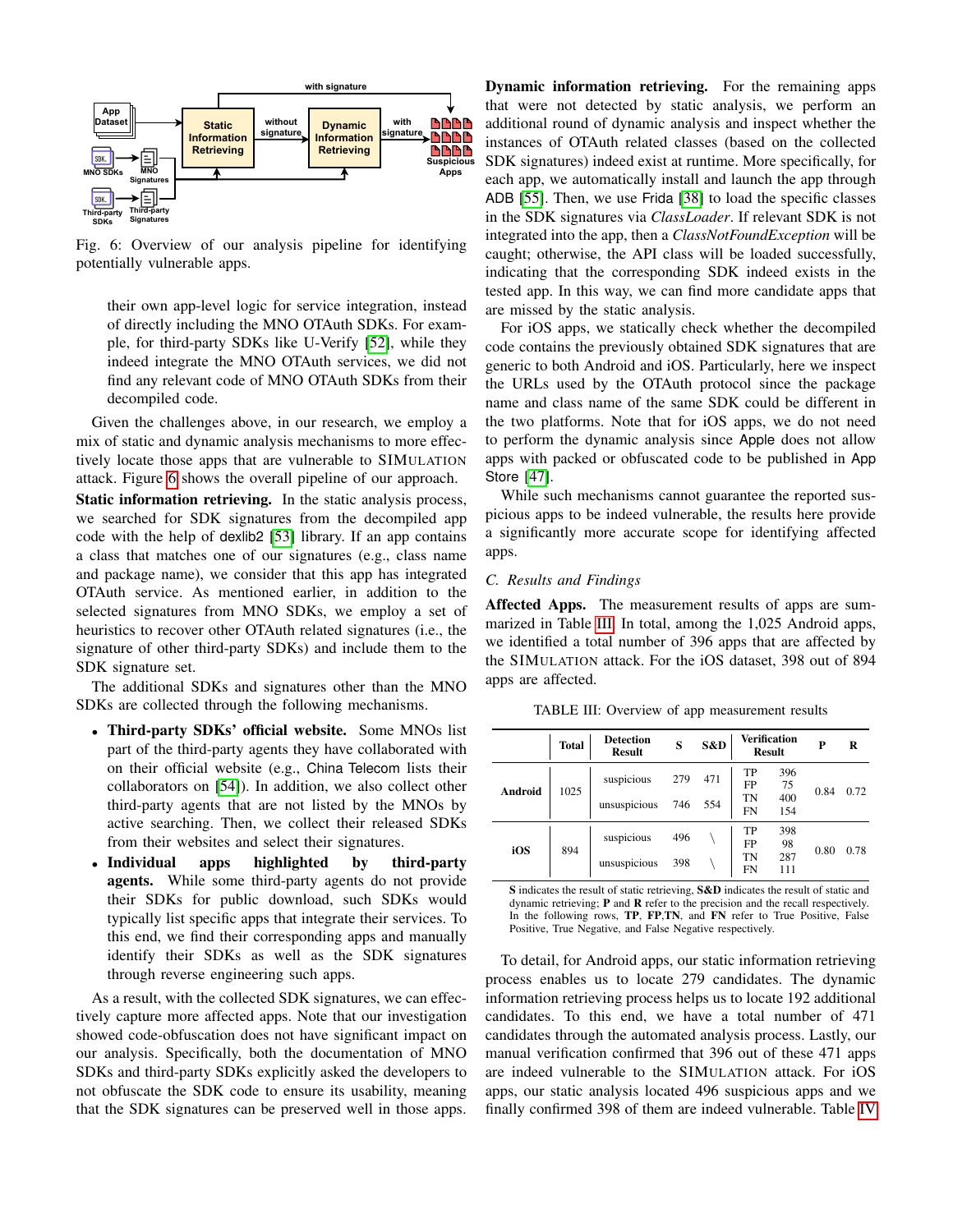lists the most popular vulnerable apps based on the number of their MAU.

TABLE IV: Identified top apps in the Android and iOS dataset that have more than 100 million monthly active users (MAU), according to the statistical results of IiMedia Polaris [\[11\]](#page-11-10).

| App           | Category               | $MAU^*$ | App                | Category                     | $MAU^*$ |
|---------------|------------------------|---------|--------------------|------------------------------|---------|
| Alipay        | payment                | 658.09  | Kugou<br>Music     | music                        | 321.29  |
| <b>TikTok</b> | short video            | 578.85  | Sina<br>Weibo      | community                    | 311.60  |
| Baidu Input   | input method           | 569.46  | WiFi Master<br>Key | Wi-Fi                        | 285.57  |
| Baidu         | mobile search          | 474.62  | TouTiao            | comprehensive<br>information | 265.21  |
| Gaode Map     | map<br>navigation      | 465.27  | Pinduoduo          | integrated<br>platform       | 237.26  |
| Kuaishou      | short<br>video         | 436.50  | Dianping           | local life                   | 156.63  |
| Baidu Map     | map<br>navigation      | 379.58  | DingTalk           | office<br>software           | 143.57  |
| Youku         | comprehensive<br>video | 367.19  | Meitu              | picture<br>beautification    | 139.47  |
| Iqiyi         | comprehensive<br>video | 350.90  | Moji<br>Weather    | weather<br>calendar          | 122.61  |

<span id="page-8-0"></span>\* MAU refers to the amount of Monthly Active Users (in millions).

Compare to the naive solution that only considers statically retrieving the signatures of MNO SDKs, our mixed static and dynamic analysis mechanisms significantly improve the coverage for this task by finding 73.8% (271 v.s. 471) more suspicious apps for the Android dataset. In addition, our analysis pipeline also achieves high precision and recall. Particularly, 84.08% (396/471) and 80.24% (398/496) of the identified Android and iOS apps are indeed vulnerable respectively, while 72% (396/550) vulnerable Android apps and 78.19% (398/509) vulnerable iOS apps are pointed out by our analysis pipeline.

Below we discuss the false positives and false negatives during our automated analysis process. For simplicity, we here mainly discuss the apps in our Android dataset, and the iOS dataset follows a similar case.

For the Android dataset, our detection method resulted in 75 false positives. The main reasons for these false positives are as follows: (1) 5 out of 75 apps suspended user login or sign-up for various reasons (e.g., under national cyber security review), thus they will not be affected by the SIMULATION attack temporarily. (2) While some apps do integrate the OTAuth SDK, we found they do not actually call any SDK APIs when the user requests to log in. This may happen when an app has integrated an SDK supporting the OTAuth feature (e.g., Alibaba Cloud SDK [\[56\]](#page-12-5)) but the SDK is actually used by the app for other features (e.g., login with Alibaba Taobao account). We found that 62 out of 75 apps belong to this case. (3) For the remaining 8 apps, while supporting OTAuth login feature, they also adopt additional verification for user authentication. For example, if the user tries to log in on a new device, Douyu TV [\[57\]](#page-12-6) will require SMS One-Time Password and Codoon [\[58\]](#page-12-7) will require the full phone number. We consider such apps are not vulnerable to the SIMULATION attack.

In terms of false negatives, our approach missed 154 vulnerable apps. This is mainly because some apps have integrated more advanced packing techniques to hide the code level semantics at runtime, making the valid signature undetectable by our mechanisms. Specifically, we automatically detected the common packing tool signatures in the 154 apps we missed and 135 of them are judged to be packed. A manual inspection of the remaining 19 missed apps showed that they have implemented more customized packing techniques. Although false negatives exist, our detection mechanism provides a concrete lower bound, showing the severity of our identified issues. Particularly, our detection mechanism showed that at least 38.63% (396/1025) of the apps in our Android dataset are vulnerable to the attack.

Affected SDKs. In addition to the three SDKs provided by the official MNOs, our aforementioned SDK collection process has identified a total number of 20 third-party SDKs that integrate such services for app developers. The detailed information of such SDKs is presented in Table [V.](#page-8-1) Among them, 8 SDKs are found to exist in our app dataset. Since the root cause of SIMULATION attack is the insecure design of the authentication scheme, all our investigated OTAuth SDKs (the MNO SDKs and third-party SDKs) are vulnerable to the SIMULATION attack.

TABLE V: Details about third-party OTAuth SDKs covered by our research

| Third-party<br><b>SDK</b> | Publicity <sup>1</sup> | App<br>Num | Third-party<br>SDK  | Publicity <sup>1</sup> | App<br>Num |
|---------------------------|------------------------|------------|---------------------|------------------------|------------|
| Shanyan [59]              |                        | 54         | Jiguang [60]        |                        | 38         |
| GEETEST [61]              |                        | 25         | U-Verify [52]       |                        | 18         |
| NetEase Yidun [62]        |                        | 10         | MobTech [63]        |                        | 8          |
| Getui [64]                |                        | 8          | Shareinstall [65]   |                        |            |
| SUBMAIL [66]              |                        |            | Jixin [67]          | ×                      |            |
| Emay [68]                 |                        | $\Omega$   | Alibaba Cloud [56]  | ×                      |            |
| Tencent Cloud [69]        | ×                      |            | Oianfan Cloud [70]  | ×                      |            |
| Up Cloud $[71]$           |                        | 0          | Baidu AI Cloud [72] |                        |            |
| Huitong [73]              |                        |            | Santi Cloud [74]    |                        |            |
| DCloud [75]               |                        |            | Weiwang [76]        |                        |            |
| Total Num                 |                        |            | 163 <sup>2</sup>    |                        |            |

<sup>1</sup> Publicity indicates whether the third-party agent has published its OTAuth SDK or highlighted apps.

<span id="page-8-1"></span><sup>2</sup> Two apps integrate GEETEST [\[61\]](#page-12-10) SDK and Getui [\[64\]](#page-12-13) SDK at the same time.

Impacts of SIMulation Attacks. According to the statistical report of CNNIC [\[77\]](#page-12-26), the total number of mobile internet users in mainland China has surpassed 1 billion by June 2021 and nearly all of them use services provided by the three major MNOs. Since OTAuth service is enabled by default, the SIMULATION attack could potentially affect all users of the three MNOs. Even worse, according to our observations, neither the MNOs nor the apps have provided an option that allows users to disable this login scheme, meaning that it's hard to alleviate this threat from the user side.

In the meantime, among the vulnerable apps we have identified, 18 apps have more than 100 million MAU (shown in Table [IV\)](#page-8-0) and 88 apps have more than 10 million  $MAU<sup>3</sup>$  $MAU<sup>3</sup>$  $MAU<sup>3</sup>$ . Therefore, if the SIMULATION attack could be conducted on an arbitrary mobile device (either with Android or iOS), it

<span id="page-8-2"></span><sup>&</sup>lt;sup>3</sup> Based on statistics published by IiMedia Polaris [\[11\]](#page-11-10).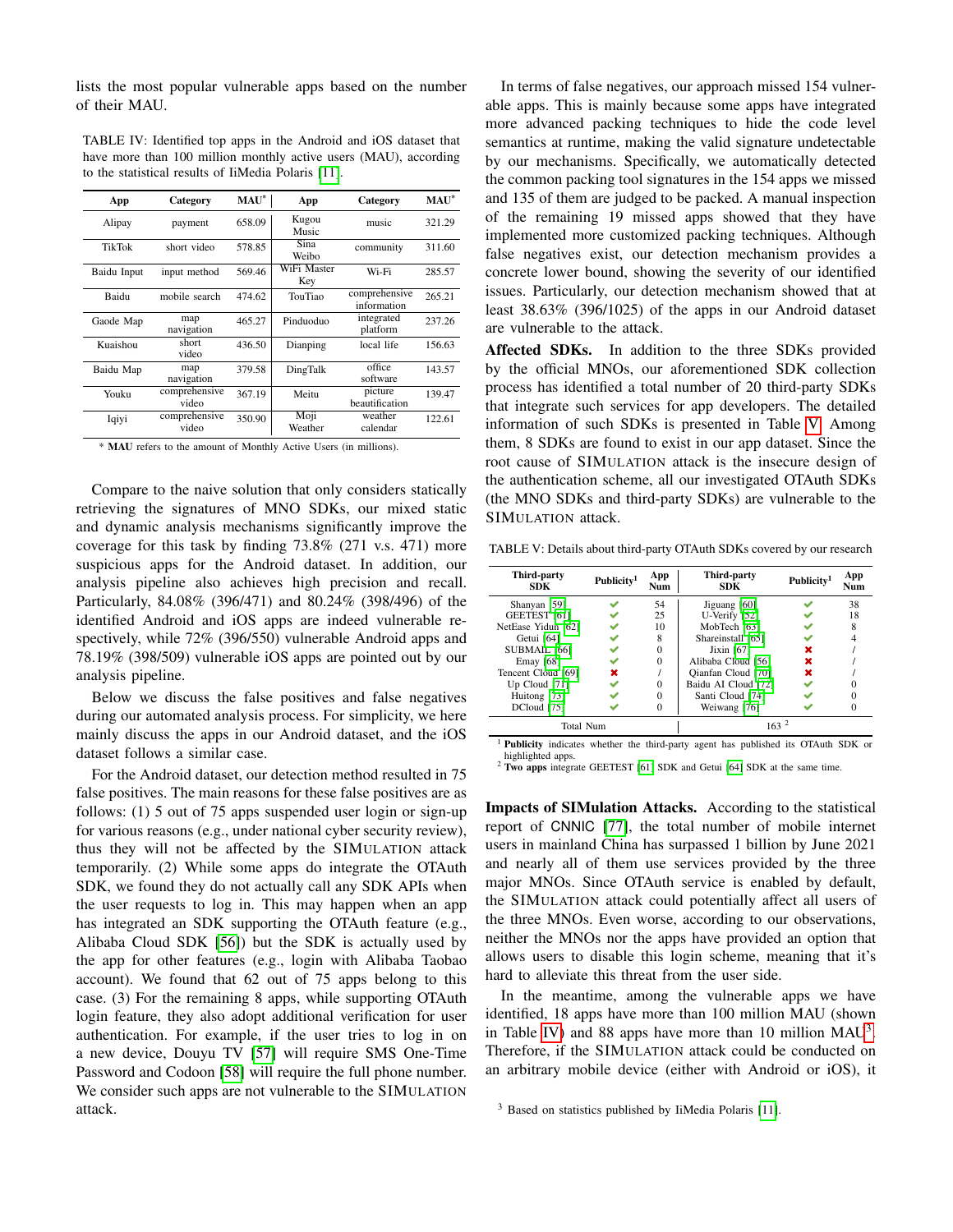is very likely that the phone number has been registered to several popular apps.

In addition to the major design flaw discussed in Section [III,](#page-4-0) we also discovered several additional issues that lead to extra unexpected risks. We summarized them as follows:

- *User Identity Leakage*. The original design of OTAuth only returns a masked phone number (e.g., "186\*\*\*\*\*\*98") when receiving the OTAuth request. This partially leaks the sensitive information of the user identity. Even worse, we found a further step could be leveraged to fully disclose the victim's phone number: when receiving a valid *token*, some app servers not only send it to the MNO server to obtain the phone number of the user but also respond this phone number to the user (app). Such an app server can be easily abused as an oracle to obtain the victim's phone number. Examples of affected apps in this case include ESurfing Cloud Disk [\[78\]](#page-12-27), a highly popular private cloud storage app with more than 400 million users.
- *OTAuth Service Piggybacking*. To use OTAuth service, developers are required to register their apps and pay the corresponding fees. However, an app could abuse the OTAuth service of other registered apps to implement a free and unauthorized use. Similar to the user identity leakage cases, once a registered app could be abused as an oracle to retrieve user's phone number, the malicious app easily reuses the *appId* and *appKey* of the victim app to first obtain a *token* from the MNO server, and then uses the *token* to exchange phone number from the app server. In this way, the malicious app freely uses the OTAuth service without the permission of both MNO and app servers. More seriously, we noticed that the use of OTAuth service is not free. For the legitimate use of OTAuth, an app needs to pay a certain fee to the MNOs or third-party agents for each login. For instance, China Telecom charged a 0.1 RMB (around 0.016 USD) service fee for each OTAuth [\[79\]](#page-12-28). If the OTAuth service of a legitimate registered app is frequently abused by those unregistered apps, the legitimate app would suffer from a lot of unexpected expenses.
- *Account Registration without User Awareness*. We observed that a large portion of app providers not only integrated OTAuth services but also simplified their app account registration and activation processes when a user uses the OTAuth for the first time: if the used phone number has not yet been registered to the app service, it will be automatically registered without any user involvement. While this automated process facilitates new users, it actually expands the attack surface of the SIMULATION attack. Even if a user would not like to use a certain app, SIMULATION attack could exploit this (insecure) design to associate her phone number to a new account. In our research, our manual investigation confirmed that 390 out of 396 vulnerable Android apps allow an adversary to register a new account without

any additional information. In other words, for these 390 apps, if the victim's phone number has not been used for registration, the attacker can register a new account with the victim's phone number.

## <span id="page-9-0"></span>*D. Other Implementation Weaknesses*

Our analysis of the identified apps and SDKs also revealed a set of additional implementation weaknesses of the OTAuth services, involving both SDK developers and app developers. Insecure token usage. As an important credential, the use of *token* should have been strictly restricted. However, in reality, some MNO's restrictions on tokens are not strict enough, mainly including: (1) *Token* reuse. In theory, each *token* should be invalidated after being sent to MNO server by app server (in step 3.2 of Figure [3\)](#page-2-1). However, after experiments, we found that in China Telecom's OTAuth service, a *token* can be used to complete multiple logins within its valid time. In addition, during the validity period of *token*, the *token*s obtained by multiple requests of the app client remain unchanged. (2) Multiple effective *token*s. Similar to SMS OTP, there should be only one valid *token* at a time. However, in China Unicom's OTAuth service, newly obtained *token* will not invalidate the older *token*. (3) Too long validity period. Among the three MNOs in mainland China, China Mobile, China Unicom and China Telecom have set *token* validity period to be 2 minutes, 30 minutes, and 60 minutes, respectively. We believe the latter two MNOs have set a too long validity period, which brings risks to security.

Authorization without user consent. OTAuth SDKs require the app to obtain user's mobile phone number only after obtaining user's authorization (step 1.5 and step 2.1 of Figure [3\)](#page-2-1). MNO's SDKs and third-party SDKs do pop up an interface (see Figure [1\)](#page-0-0) to ask for user's authorization. While MNOs and third-party agents ensure that the interface indeed pops up (e.g., through resource protection or manual review), we discovered that some apps, such as Alipay [\[39\]](#page-11-37), have retrieved the *token* before popping up the interface. With this *token*, these apps can easily obtain the user's phone number without user's authorization.

Plain-text storage of sensitive information. According to the design of MNO, the *appId* and *appKey* of an app are specific and fixed. Through analyzing real-world apps, we found that many apps have hard-coded their *appId* and *appKey* into program files in plain-text form, which makes it easy for an attacker to obtain the *appId* and *appKey*.

# V. MITIGATION

We observed that both the OTAuth SDK vendors and the app developers have adopted some ineffective strategies to protect the OTAuth scheme. We summarized and analyzed typical (insecure) defenses as follows:

• Using app hardening technique to hide *appId* and *appKey*. Many app developers applied app hardening techniques such as code obfuscation, packing, or antidebugging to prevent their apps from being reverse-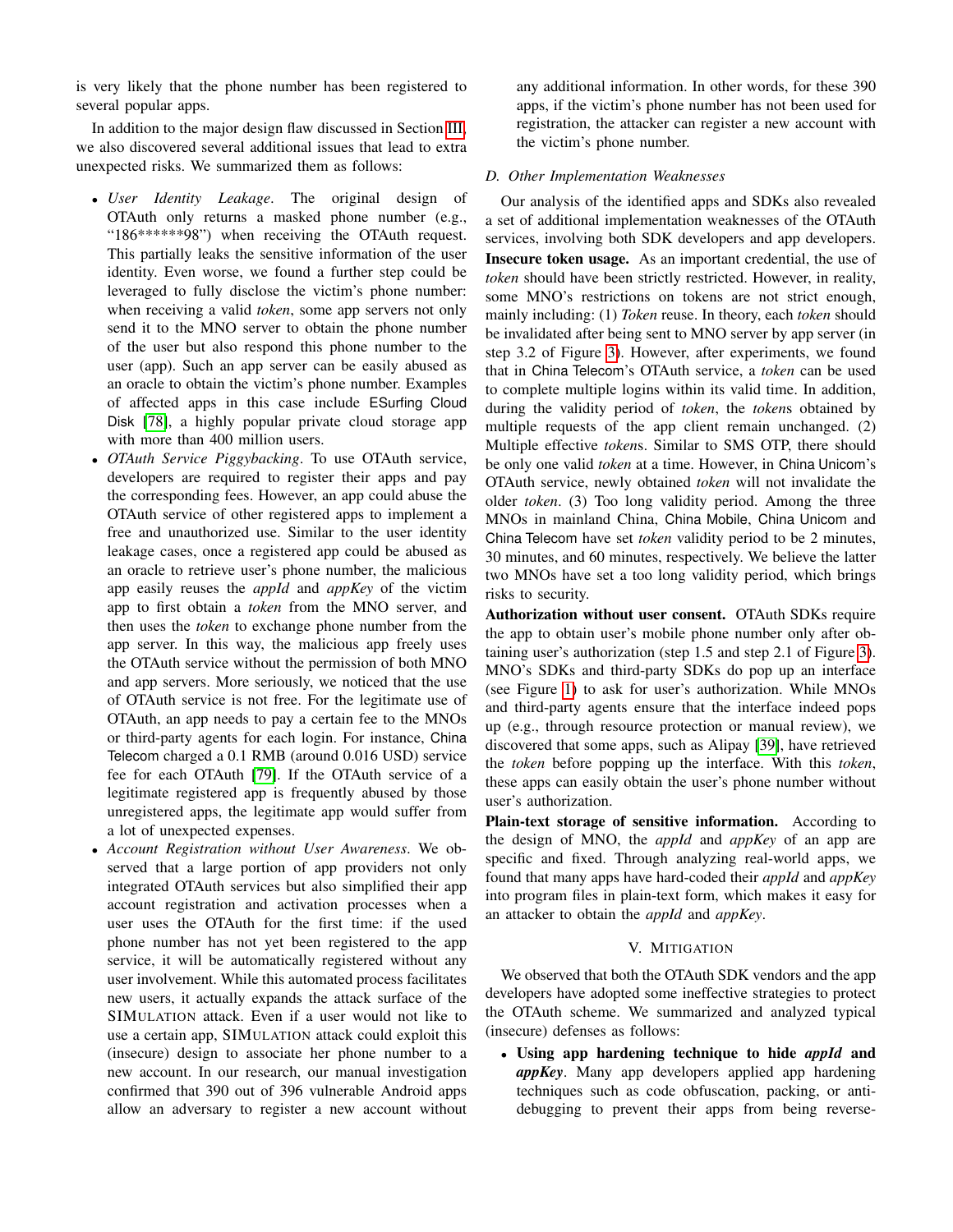engineered. However, such protection cannot fundamentally prevent attackers from retrieving *appId* and *appKey*.

- Using *appPkgSig* to verify the client's legitimacy. The MNO server asks the SDK to obtain the *appPkgSig* of the app client from the OS, and adds it in request, trying to identify whether the request is sent from a benign app client. Unfortunately, attackers could easily replace the *appPkgSig* sent by the malicious app client (e.g., through patching the SDK or impersonating the benign app client to send network packets).
- Using UI-based confirmation to enforce user's involvement. The OTAuth SDKs, as we observed, would prompt the user (as the blue boxes in Figure [1](#page-0-0) show) during an OTAuth process. In addition, an app with OTAuth SDK must be vetted by MNOs to ensure there exists such a confirmation before the SDKs are invoked. However, such a design cannot guarantee that the user really involves in the OTAuth process, since it needs no user-related input to construct the login request.

We argue that the failure of the above-mentioned defenses is they cannot fundamentally prevent an attacker from impersonating a legitimate app. Correspondingly, we proposed the following countermeasures by adding certain factors that only a legitimate app and its user could generate:

- Adding user-input data into the login request. The OTAuth process could require users to provide some information that is unknown to the attacker (e.g., her full phone number or her family name). However, this may raise usability issues and affect the user experience.
- Adding OS-level support. OS has the capability of dispatching a *token* to the legitimate app (i.e., the app with the corresponding package name). Thus, even if a malicious app can send a login request, it cannot obtain the *token* and perform the SIMULATION attack. However, this may require a deeper cooperation between the OS vendors and the MNOs.

# VI. RELATED WORK

We discuss the related work to our research with the following two categories, namely, bypassing authentication on mobile platform, and MNO's service that is related to mobile authentication.

Bypassing authentication on mobile platform. Many recent studies have paid attention to the security risks in authentication process on mobile platforms. These researches have achieved similar attacking results to our works, such as log in to the victim's account without authorization. The major difference between these works and ours is that they focus on different authentication schemes provided by apps, instead of third-parties (e.g., the MNOs). For example, Song et al. [\[6\]](#page-11-5) developed an Android OS-level virtualization platform that is called VPDroid, to exploit the automatic login feature implemented by individual apps. Bianchi et al. [\[80\]](#page-12-29) explored the unsafe login-less authentication schemes in which distinguishing information of user device are used. Lei et al. [\[8\]](#page-11-7) revealed the insecurity of SMS-related new APIs provided

by Android systems, and they showed how to abuse such features to perform user-interaction-free unauthorized login. Jubur et al. [\[7\]](#page-11-6) demonstrated the feasibility of bypassing app's push-based authentication scheme by triggering humanindistinguishable notifications. Wang et al. [\[81\]](#page-12-30), [\[82\]](#page-12-31) focused on the security risks of apps that adopted the OAuth-based authentication schemes.

MNO's service for mobile authentication. Traditionally, most Mobile Network Operators provide SMS-based authentication services (i.e., the One-Time Password), which are widely used by mobile apps. Following this line of topic, there are a wide range of malwares (e.g., ZitMo [\[83\]](#page-12-32), SPITMO & Tatanga MITMO [\[84\]](#page-12-33), and Crusewind [\[85\]](#page-12-34)) that target stealing the SMS message for bypassing the user authentication. In addition, Enck et al. [\[86\]](#page-12-35) and Golde [\[87\]](#page-12-36) conducted research on abusing SMS to perform DoS attacks. Their research showed that SMS can be exploited to prevent phone users from making calls or exhaust the user's phone balance.

Other than attacks targeting SMS, the SIM Swapping attack [\[9\]](#page-11-8) exploits MNO's ability of seamlessly binding a phone number to a new SIM card, which can further route the authentication SMS to the attacker. SIM Clone attack allow attackers to obtain a SIM card, which is almost equivalent to the victim's. Liu et al. [\[36\]](#page-11-34) presented how to copy a 3G/4G USIM card within 15 minutes through Side-Channel Analysis. Coletta et al. [\[88\]](#page-12-37) revealed the risk of personal data leakage caused by MNO's self-authentication feature. Specifically, they studied seven major Italian MNOs and found that attackers could steal user data (such as phone number, the amount of phone calls, etc.) by visiting specific web pages.

## VII. CONCLUSION

In this paper, we conduct the first in-depth security study on the Mobile Network Operator based One-Tap Authentication scheme (MNO-based OTAuth scheme). Our research has identified several fundamental design flaws in this authentication scheme. Such design flaws bring severe security implications to apps that integrate this type of service. For example, an adversary who bypasses this authentication scheme can gain full access to the victim's app account. To further evaluate the impact of our identified issues to the real world, we performed a large-scale measurement over a set of top popular apps in mainland China (including both Android and iOS apps). The measurement results showed that a large portion of highly popular apps are affected by this issue. Lastly, we discuss possible ways to mitigate such threats.

#### ACKNOWLEDGMENT

We are grateful to our shepherd for his support and suggestions. This work was partially supported by the National Key Research and Development Program of China (No.2020AAA0107803) and the National Natural Science Foundation of China (No.62002222). We especially thank Ant Group for the support of this research within the SJTU-Ant Security Research Center.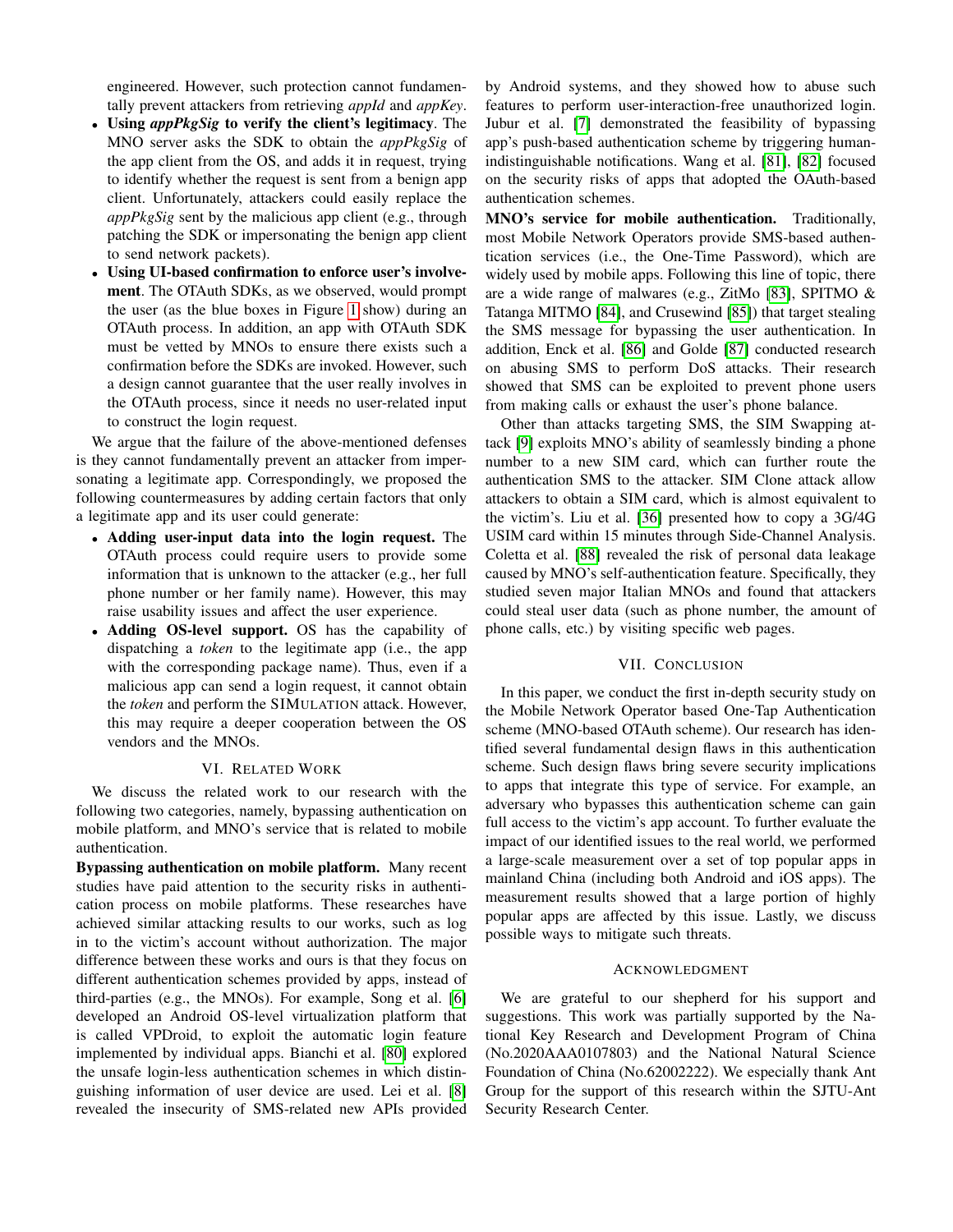## **REFERENCES**

- <span id="page-11-0"></span>[1] Telefónica Spain. (2017) Mobile Connect on Mi Movistar: Improving adoption and usage. [Online]. Available: [https://mobileconnect.io/wp-content/uploads/2019/02/mc-Telefonica-S](https://mobileconnect.io/wp-content/uploads/2019/02/mc-Telefonica-Spain-Improving-adoption-usage.pdf) [pain-Improving-adoption-usage.pdf](https://mobileconnect.io/wp-content/uploads/2019/02/mc-Telefonica-Spain-Improving-adoption-usage.pdf)
- <span id="page-11-1"></span>[2] GSM Association. (2021) GSMA: Representing the worldwide mobile communications industry. [Online]. Available:<https://www.gsma.com/>
- <span id="page-11-2"></span>[3] GSM Association. (2021) Mobile Connect. [Online]. Available: <https://www.gsma.com/identity/mobile-connect>
- <span id="page-11-3"></span>[4] China Mobile. (2020) Introduction to the One-Tap Login Authentication Service of China Mobile. [Online]. Available: [http://dev.10086.cn/doc](http://dev.10086.cn/docInside?contentId=10000067529678) [Inside?contentId=10000067529678](http://dev.10086.cn/docInside?contentId=10000067529678)
- <span id="page-11-4"></span>[5] China Telecom. (2021) Jingdong app accesses Passwordless authentication service. [Online]. Available: [https://id.189.cn/partn](https://id.189.cn/partnerCase/detail?type=jd_details) [erCase/detail?type=jd](https://id.189.cn/partnerCase/detail?type=jd_details)\_details
- <span id="page-11-5"></span>[6] W. Song, J. Ming, L. Jiang, H. Yan, Y. Xiang, Y. Chen, J. Fu, and G. Peng, "App's auto-login function security testing via android oslevel virtualization," in *2021 IEEE/ACM 43rd International Conference on Software Engineering (ICSE)*. IEEE, 2021, pp. 1683–1694.
- <span id="page-11-6"></span>[7] M. Jubur, P. Shrestha, N. Saxena, and J. Prakash, "Bypassing pushbased second factor and passwordless authentication with humanindistinguishable notifications," in *Proceedings of the 2021 ACM Asia Conference on Computer and Communications Security*, 2021, pp. 447– 461.
- <span id="page-11-7"></span>[8] Z. Lei, Y. Nan, Y. Fratantonio, and A. Bianchi, "On the insecurity of sms one-time password messages against local attackers in modern mobile devices," in *Proceedings of the 2021 Network and Distributed System Security (NDSS) Symposium*, 2021.
- <span id="page-11-8"></span>[9] K. Lee, B. Kaiser, J. Mayer, and A. Narayanan, "An empirical study of wireless carrier authentication for {SIM} swaps," in *Sixteenth Symposium on Usable Privacy and Security (*{*SOUPS*} *2020)*, 2020, pp. 61–79.
- <span id="page-11-9"></span>[10] Wikipedia. (2021) List of mobile network operators. [Online]. Available: [https://en.wikipedia.org/wiki/List](https://en.wikipedia.org/wiki/List_of_mobile_network_operators) of mobile network operators
- <span id="page-11-10"></span>[11] IiMedia Polaris Developer Service Platform. (2021) IiMedia Polaris: the world's leading mobile network product benchmarking analysis platform. [Online]. Available: [http://bjx.iimedia.cn/app](http://bjx.iimedia.cn/app_rank)\_rank
- <span id="page-11-13"></span>[12] CNCERT/CC. (2021) National Computer Network Emergency Response Technical Team/Coordination Center of China. [Online]. Available: <https://www.cert.org.cn/publish/english/index.html>
- <span id="page-11-11"></span>[13] J. D. Clercq, "Single sign-on architectures," in *International Conference on Infrastructure Security*. Springer, 2002, pp. 40–58.
- <span id="page-11-12"></span>[14] S. Ma, R. Feng, J. Li, Y. Liu, S. Nepal, E. Bertino, R. H. Deng, Z. Ma, and S. Jha, "An empirical study of SMS one-time password authentication in Android apps," in *Proceedings of the 35th Annual Computer Security Applications Conference*, 2019, pp. 339–354.
- <span id="page-11-14"></span>[15] China Unicom. (2018) Passwordless Login for Xiaowo Account. [Online]. Available: [https://saas.wostore.cn/saas/manager/userfiles/1/](https://saas.wostore.cn/saas/manager/userfiles/1/files/cms/article/%E5%B0%8F%E6%B2%83%E8%B4%A6%E6%88%B7-%E5%85%8D%E5%AF%86%E7%99%BB%E5%BD%95.pdf) [files/cms/article/%E5%B0%8F%E6%B2%83%E8%B4%A6%E6%88%](https://saas.wostore.cn/saas/manager/userfiles/1/files/cms/article/%E5%B0%8F%E6%B2%83%E8%B4%A6%E6%88%B7-%E5%85%8D%E5%AF%86%E7%99%BB%E5%BD%95.pdf) [B7-%E5%85%8D%E5%AF%86%E7%99%BB%E5%BD%95.pdf](https://saas.wostore.cn/saas/manager/userfiles/1/files/cms/article/%E5%B0%8F%E6%B2%83%E8%B4%A6%E6%88%B7-%E5%85%8D%E5%AF%86%E7%99%BB%E5%BD%95.pdf)
- <span id="page-11-15"></span>[16] China Telecom. (2021) Industry Cases of China Telecom's Passwordfree login. [Online]. Available:<https://id.189.cn/partnerCase/home>
- <span id="page-11-16"></span>[17] 3GPP, "3GPP System Architecture Evolution (SAE); Security architecture," 3rd Generation Partnership Project (3GPP), Technical Specification (TS) 33.401, 12 2021, version 17.0.0. [Online]. Available: [https://portal.3gpp.org/desktopmodules/Specifications/SpecificationDet](https://portal.3gpp.org/desktopmodules/Specifications/SpecificationDetails.aspx?specificationId=2296) [ails.aspx?specificationId=2296](https://portal.3gpp.org/desktopmodules/Specifications/SpecificationDetails.aspx?specificationId=2296)
- [18] 3GPP, "Security architecture and procedures for 5G System," 3rd Generation Partnership Project (3GPP), Technical Specification (TS) 33.501, 01 2022, version 17.4.2. [Online]. Available: [https://portal.3gpp.org/desktopmodules/Specifications/SpecificationDet](https://portal.3gpp.org/desktopmodules/Specifications/SpecificationDetails.aspx?specificationId=3169) [ails.aspx?specificationId=3169](https://portal.3gpp.org/desktopmodules/Specifications/SpecificationDetails.aspx?specificationId=3169)
- <span id="page-11-17"></span>[19] 3GPP, "Non-Access-Stratum (NAS) protocol for Evolved Packet System (EPS); Stage 3," 3rd Generation Partnership Project (3GPP), Technical Specification (TS) 24.301, 01 2022, version 17.5.0. [Online]. Available: [https://portal.3gpp.org/desktopmodules/Specifications/SpecificationDet](https://portal.3gpp.org/desktopmodules/Specifications/SpecificationDetails.aspx?specificationId=1072) [ails.aspx?specificationId=1072](https://portal.3gpp.org/desktopmodules/Specifications/SpecificationDetails.aspx?specificationId=1072)
- <span id="page-11-18"></span>[20] 3GPP, "3G security; Security architecture," 3rd Generation Partnership Project (3GPP), Technical Specification (TS) 33.102, 07 2020, version 16.0.0. [Online]. Available: [https://portal.3gpp.org/desktopmodules/Sp](https://portal.3gpp.org/desktopmodules/Specifications/SpecificationDetails.aspx?specificationId=2262) [ecifications/SpecificationDetails.aspx?specificationId=2262](https://portal.3gpp.org/desktopmodules/Specifications/SpecificationDetails.aspx?specificationId=2262)
- <span id="page-11-19"></span>[21] China Mobile. (2021) China Mobile Internet Capability Opening Platform. [Online]. Available:<http://dev.10086.cn/numIdentific>
- <span id="page-11-20"></span>[22] China Telecom. (2021) Tianyi Account Open Platform. [Online]. Available:<https://id.189.cn/banner/unPassword>
- <span id="page-11-21"></span>[23] China Unicom. (2021) China Unicom Communication Innovation Capability Platform. [Online]. Available: [https://onlinebusiness.10010.](https://onlinebusiness.10010.com/product/5302?chnl=none) [com/product/5302?chnl=none](https://onlinebusiness.10010.com/product/5302?chnl=none)
- <span id="page-11-22"></span>[24] O2, Three & Vodafone. (2017) Mobile Identification goes Live UK. [Online]. Available: [https://mobileconnect.io/wp-content/uploads/2019/](https://mobileconnect.io/wp-content/uploads/2019/02/mc-Mobile-Identification-goes-Live-UK.pdf) [02/mc-Mobile-Identification-goes-Live-UK.pdf](https://mobileconnect.io/wp-content/uploads/2019/02/mc-Mobile-Identification-goes-Live-UK.pdf)
- <span id="page-11-23"></span>[25] América Móvil. (2016) Increasing usage of Value-Added Services. [Online]. Available: [https://mobileconnect.io/wp-content/uploads/2019/](https://mobileconnect.io/wp-content/uploads/2019/02/mc-America-Movil-Mexico-Increasing-VAS-usage-2.pdf) [02/mc-America-Movil-Mexico-Increasing-VAS-usage-2.pdf](https://mobileconnect.io/wp-content/uploads/2019/02/mc-America-Movil-Mexico-Increasing-VAS-usage-2.pdf)
- <span id="page-11-24"></span>[26] ZENKEY LLC. (2021) Documentation, APIs & Portal | ZenKey Developer. [Online]. Available:<https://myzenkey.com/developer/>
- <span id="page-11-25"></span>[27] Turkcell. (2021) What is Fast Login? All About Turkcell Fast Login! [Online]. Available: [https://hizligiris.turkcell.com.tr/en/fast-login/wha](https://hizligiris.turkcell.com.tr/en/fast-login/what-is-fast-login) [t-is-fast-login](https://hizligiris.turkcell.com.tr/en/fast-login/what-is-fast-login)
- <span id="page-11-26"></span>[28] Mobilink. (2016) Success Story: Increasing Registrations on Operator Services. [Online]. Available: [https://mobileconnect.io/wp-content/upl](https://mobileconnect.io/wp-content/uploads/2019/02/mc-Mobilink-Increasing-reg-operator-services.pdf) [oads/2019/02/mc-Mobilink-Increasing-reg-operator-services.pdf](https://mobileconnect.io/wp-content/uploads/2019/02/mc-Mobilink-Increasing-reg-operator-services.pdf)
- <span id="page-11-27"></span>[29] ATON Inc. (2019) PASS: Life Innovator Group. [Online]. Available: <http://www.atoncorp.com/aton/en/pass-en/>
- <span id="page-11-28"></span>[30] KT Co., Ltd. (2021) PASS | KT. [Online]. Available: [https:](https://fido.kt.com/ktauthIntro) [//fido.kt.com/ktauthIntro](https://fido.kt.com/ktauthIntro)
- <span id="page-11-29"></span>[31] SK Telecom Co., Ltd. (2021) SKT ID. [Online]. Available: <https://www.skt-id.co.kr/memberportal/login/main>
- <span id="page-11-30"></span>[32] IPification. (2020) IPification Secure Mobile Authentication Available to 3 Hong Kong Subscribers. [Online]. Available: [https://www.ipification.com/press/ipification-secure-mobile-authenticat](https://www.ipification.com/press/ipification-secure-mobile-authentication-available-to-3-hong-kong-subscribers) [ion-available-to-3-hong-kong-subscribers](https://www.ipification.com/press/ipification-secure-mobile-authentication-available-to-3-hong-kong-subscribers)
- <span id="page-11-31"></span>[33] IPification. (2021) IPification: Passwordless, One-Click Mobile Authentication Partners with Metfone in Cambodia. [Online]. Available: [https://www.ipification.com/press/ipification-passwordless-one-click-m](https://www.ipification.com/press/ipification-passwordless-one-click-mobile-authentication-partners-with-metfone-in-cambodia) [obile-authentication-partners-with-metfone-in-cambodia](https://www.ipification.com/press/ipification-passwordless-one-click-mobile-authentication-partners-with-metfone-in-cambodia)
- <span id="page-11-32"></span>[34] Google Developers. (2021) Sign your app. [Online]. Available: <https://developer.android.com/studio/publish/app-signing>
- <span id="page-11-33"></span>[35] China Mobile. (2021) China Mobile Capability Store. [Online]. Available:<https://open.10086.cn/#/capability/14>
- <span id="page-11-34"></span>[36] J. Liu, Y. Yu, F. Standaert, Z. Guo, D. Gu, W. Sun, Y. Ge, and X. Xie, "Small tweaks do not help: Differential power analysis of milenage implementations in 3G/4G USIM cards," in *European Symposium on Research in Computer Security*. Springer, 2015, pp. 468–480.
- <span id="page-11-35"></span>[37] Oracle. (2021) keytool. [Online]. Available: [https://docs.oracle.com/ja](https://docs.oracle.com/javase/8/docs/technotes/tools/unix/keytool.html) [vase/8/docs/technotes/tools/unix/keytool.html](https://docs.oracle.com/javase/8/docs/technotes/tools/unix/keytool.html)
- <span id="page-11-36"></span>[38] Oleavr. (2021) Frida: A world-class dynamic instrumentation framework. [Online]. Available:<https://frida.re/docs/functions/>
- <span id="page-11-37"></span>[39] Alipay. (2021) Mobile Alipay. [Online]. Available: [https://mobile.alipa](https://mobile.alipay.com/index.htm) [y.com/index.htm](https://mobile.alipay.com/index.htm)
- <span id="page-11-38"></span>[40] Xinhua News. (2019) Alipay has over 1.2 billion users worldwide. [Online]. Available: [http://www.xinhuanet.com/2019-10/](http://www.xinhuanet.com/2019-10/02/c_1125068270.htm) 02/c\_[1125068270.htm](http://www.xinhuanet.com/2019-10/02/c_1125068270.htm)
- <span id="page-11-39"></span>[41] VirusTotal. (2021) Analyze suspicious files and URLs to detect types of malware, automatically share them with the security community. [Online]. Available:<https://www.virustotal.com/gui/home/upload>
- <span id="page-11-40"></span>[42] Sina. (2021) SINA English. [Online]. Available: [https://english.sina.c](https://english.sina.com/weibo/) [om/weibo/](https://english.sina.com/weibo/)
- <span id="page-11-41"></span>[43] Apple Inc. (2021) Apple Website Terms of Use. [Online]. Available: <https://www.apple.com/legal/internet-services/terms/site.html>
- <span id="page-11-42"></span>[44] Huawei Device Co., Ltd. (2021) Terms of Use of Huawei Consumer Business Official Website. [Online]. Available: [https:](https://consumer.huawei.com/en/legal/terms-of-use/) [//consumer.huawei.com/en/legal/terms-of-use/](https://consumer.huawei.com/en/legal/terms-of-use/)
- <span id="page-11-43"></span>[45] Beijing Qimai Technology Co., Ltd. (2021) Qimai Data (formerly ASO100): Professional mobile product business analysis platform. [Online]. Available:<https://www.qimai.cn/>
- <span id="page-11-44"></span>[46] Huawei App Store. (2021) Huawei App Store. [Online]. Available: <https://appstore.huawei.com/>
- <span id="page-11-45"></span>[47] Apple Inc. (2021) App Store. [Online]. Available: [https://www.apple.](https://www.apple.com/app-store/) [com/app-store/](https://www.apple.com/app-store/)
- <span id="page-11-46"></span>[48] JohnCoates. (2021) Flexdecrypt: Decrypt iOS Apps and Mach-O binaries. [Online]. Available:<https://github.com/JohnCoates/flexdecrypt>
- <span id="page-11-47"></span>[49] Guardsquare N.V. (2022) ProGuard: Java Obfuscator and Android App Optimizer . [Online]. Available:<https://www.guardsquare.com/proguard>
- <span id="page-11-48"></span>[50] Y. Duan, M. Zhang, A. V. Bhaskar, H. Yin, X. Pan, T. Li, X. Wang, and X. Wang, "Things you may not know about android (un) packers: A systematic study based on whole-system emulation." in *NDSS*, 2018.